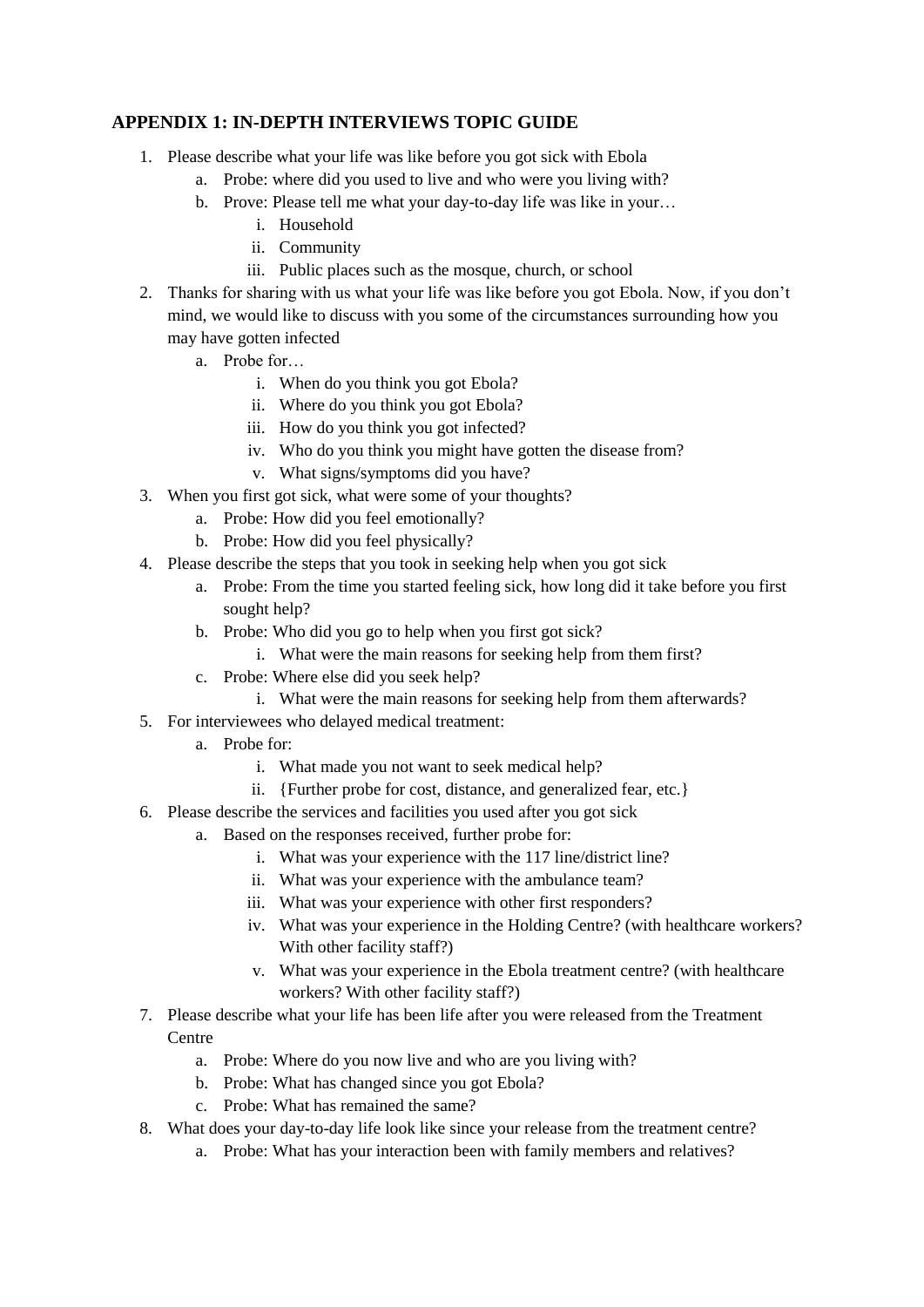- b. Probe: What has your interaction been with your partner/husband/boyfriend/girlfriend?
- c. Probe: What has your interaction been with people in your community?
- d. Probe: What has your interaction been with your Mosque/Church?
- 9. How have people treated you since your return from the Ebola Treatment Centre?
	- a. Probe for…
		- i. Family members and relatives?
		- ii. Partner/husband/boyfriend/girlfriend?
		- iii. Neighbours and other community members?
		- iv. Healthcare workers?
		- v. Community leaders? (chief, religious leader, Mammy Queen)
	- b. Probe: what are the reasons that you think people treat you the way they do?
- 10. Please describe your understanding of the risk of getting Ebola from sexual transmission
	- a. Probe: What sexual experiences have you had since your return from the Ebola Treatment centre?
	- b. Probe: How have your sexual relationships changed since before you got sick with Ebola?
	- c. Probe: What should people be doing to prevent sexual transmission of EVD?
- 11. What stories have you shared about your experience since your return from the Ebola Treatment Centre?
	- a. Probe for…
		- i. Where have you shared these stories of your experience?
		- ii. How often have you shared stories of your experience as a survivor?
		- iii. Who have you shared these stories with?
- 12. What opportunities/benefits/services have you received or have available to you as an Ebola Survivor?
	- a. Probe: Who is providing these opportunities/benefits/services?
	- b. Probe: How long have you been receiving them?
	- c. Prove: What has it done for you?
- 13. What challenges do you currently face as an Ebola survivor?
	- a. Probe: what are the sources of these challenges?
	- b. Probe: How long have you faced these challenges for?
	- c. Probe: How have they impacted your day-to-day life?
- 14. What can be done to improve the situation for Ebola survivors?
	- a. Prove for in the…
		- i. Household?
		- ii. Community?
		- iii. Public places like schools, church/mosque, market?
		- iv. Country as a whole?
	- b. How do you think this will help move Sierra Leone to becoming Ebola-free?
- 15. What role do you think Ebola survivors can play in moving Sierra Leone to become Ebolafree – in the household, in the community, in public places like

schools/church/mosque/markets, and in the country as a whole?

- a. Probe for the following areas:
	- i. Ebola prevention
	- ii. Ebola treatment
	- iii. Contact tracing
	- iv. Social mobilisation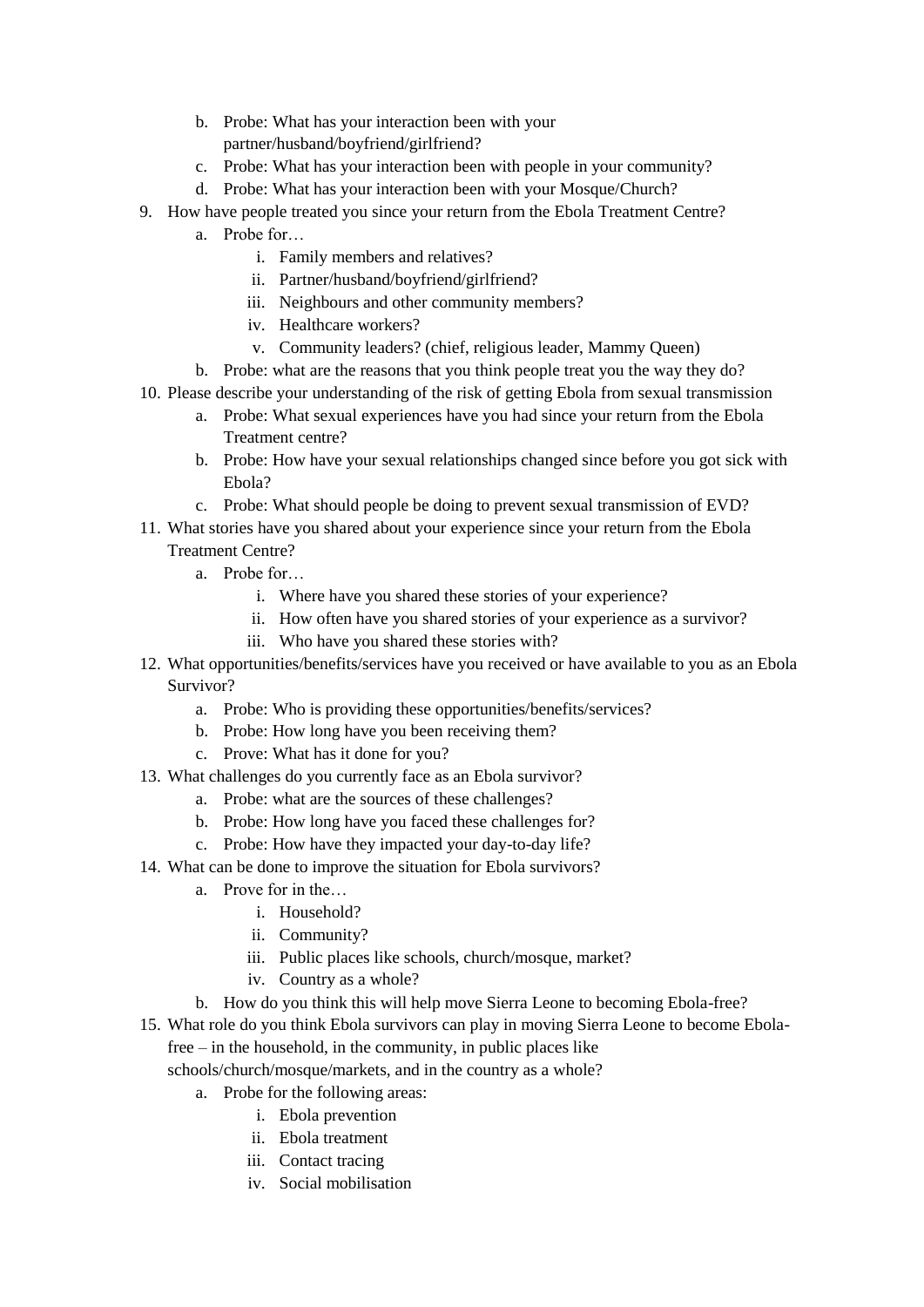- v. Communication
- vi. Others?

## **APPENDIX 2: SCREENING TOOL & QUESTIONNAIRE FOR IN-DEPTH INTERVIEWS WITH EBOLA SURVIVORS**

- 1. Age: \_\_\_\_\_\_\_\_ (if less than 18 years, DO NOT PROCEED)
- 2. Government issued certificate confirming Ebola Survivor status:
	- a. Available and signed (PROCEED)
	- b. Available but not signed (CHECK WITH SUPERVISOR BEFORE PROCEEDING)
	- c. Not available (STOP)
- 3. Gender:
	- a. Male
	- b. Female
- 4. Current District:
	- a. Western Area
	- b. Bombali
	- c. Kambia
	- d. Moyamba
	- e. Port Loko
	- f. Other:
- 5. Residential district at time of infection:
	- a. Same as current
	- b. Different from current; specify:
- 6. Has your residence changed between the period you got sick and now?
	- a. Yes
	- b. No
- 7. What work were you doing when you got sick with Ebola?
	- a. Private business (excluding petty traders)
	- b. Plumber / Carpenter / Electrician
	- c. Petty Trader
	- d. Farmer
	- e. Teacher / lecturer / instructor
	- f. Public transportation driver (taxi, buses, podapoda)
	- g. Okada rider
	- h. Medical or health professional
	- i. Other Government employee (not already listed above)
	- j. Student
	- k. Unemployed
	- l. Retired
- 8. What kind of work do you currently do?
	- a. Private business (excluding petty traders)
	- b. Plumber / Carpenter / Electrician
	- c. Petty Trader
	- d. Farmer
	- e. Teacher / lecturer / instructor
	- f. Public transportation driver (taxi, buses, podapoda)
	- g. Okada rider
	- h. Medical or health care professional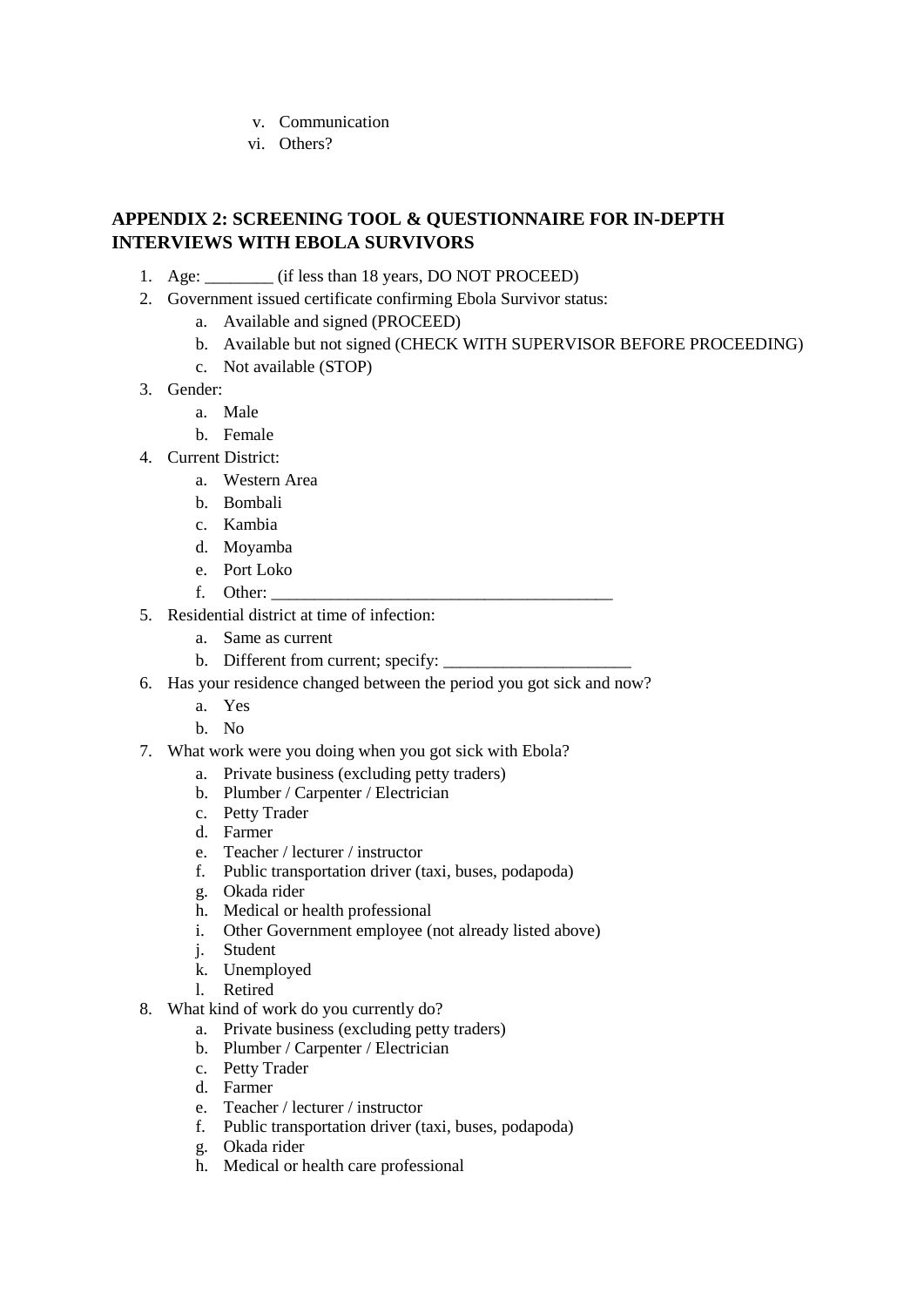- i. Other Government employee (not already listed above)
- j. Student
- k. Unemployed
- l. Retired
- 9. What is you highest level of education?
	- a. No formal education
	- b. Some primary school
	- c. Completed primary school
	- d. Completed Junior Secondary School (JSS)
	- e. Completed Senior Secondary School (SSS)
	- f. Completed Diploma / Postsecondary Training
	- g. Completed Bachelors
	- h. Completed Masters / Doctorate
	- i. No Response
- 10. DATE when released from ETU (dd/mm/yyyy): \_\_\_\_\_\_\_\_\_\_\_\_\_\_\_\_\_\_\_\_\_\_\_\_\_\_\_\_
- 11. Where did you get your treatment? {insert actual name}

## **Post In-depth Interview Survey with Ebola Surveys**

- 1. Who do you currently live with?
	- a. Family / relatives
	- b. Friends
	- c. Neighbours
	- d. Live alone
	- e. Other(s); specify:  $\overline{\phantom{a}}$
- 2. Are these the same people you lived with before you got sick?
	- a. Yes
	- b. No
- 3. Which of the following best describes you?
	- a. Single
	- b. Married / have partner
- 4. Excluding you, how many people got infected with Ebola in the household where you lived? (If zero, then skip  $\overline{Q5} \& \overline{Q6}$ )
- 5. How many people died from Ebola in the household where you lived?
- 6. Excluding you, how people survived Ebola in the household where you lived?
- 7. Which of the following was true for the 30 days' period before you got sick? (read all choices and check all that apply)
	- a. Lived in the same household with someone suspected/confirmed to have had Ebola
	- b. Took care of a sick person (Go to Q3)
	- c. Participated in a funeral/burial (Go to Q2)
	- d. I don't know / not sure (Go to Q3)
- 8. Who did you first seek treatment from? (only select one)
	- a. Medical professional (at a health care facility)
		- b. Medical professional (outside of the health care facility)
		- c. Traditional healer
		- d. Spiritual healer
		- e. Sowei
		- f. Other:
- 9. How long since you first started feeling sick did you seek treatment?
	- a. Enter days:
- 10. Since your release from the Ebola Treatment Centre, how would you rate your day-to-day interaction with community members?
	- a. Very good
	- b. Good